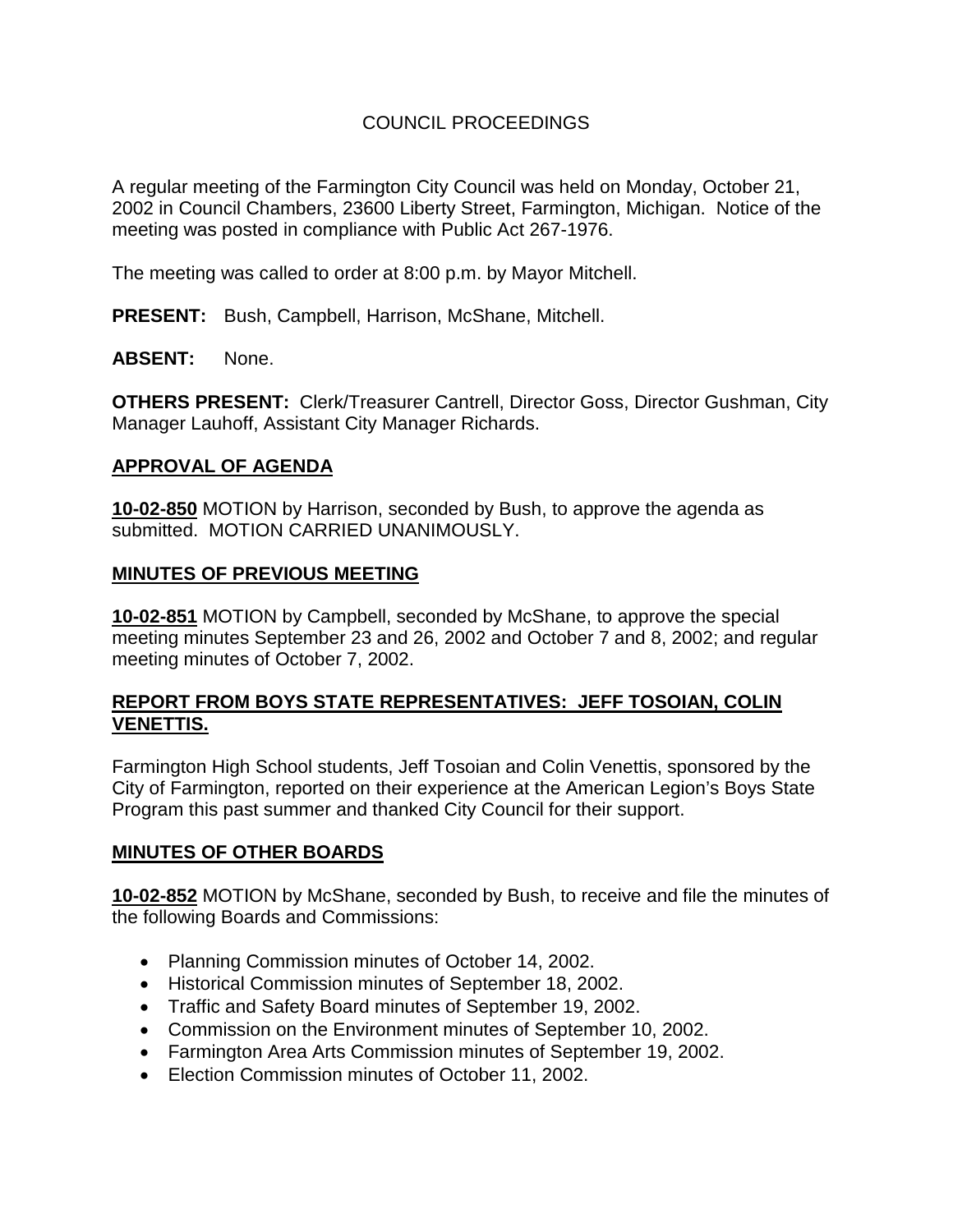## COUNCIL PROCEEDINGS -2- October 21, 2002

MOTION CARRIED UNANIMOUSLY.

## **PRESENTATION: AUDIT REPORT – PLANTE & MORAN.**

Mr. Gordon Krater and Ms. Michelle Watterworth of Plante & Moran were present to review the City of Farmington's audit report for fiscal year 2001-2002. Mr. Krater stated that Plante & Moran has given the City's financial report an "unqualified opinion" which is the highest level of assurance that the report is in conformance with generally accepted accounting principles. He congratulated the City of Farmington on their financial conservatism and ability to contain costs. He discussed the major funds of the City citing their financial soundness. Mr. Krater thanked City Manager Lauhoff for his help and cooperation over the past several years.

Ms. Watterworth provided a brief overview of status of the General Fund revenues and expenditures for fiscal year ending June 30, 2002. Responding to a question, Ms. Watterworth stated that the primary reason for the increase in operating expenditures was due to increased transfers from the General Fund to the Capital Improvement Fund. Ms. Watterworth stated that the City remains in a sound financial position.

Discussion followed regarding funding of the Pension System and future trends. Ms. Watterworth discussed other areas including GASB 34, revenue sharing, personal property taxes, telecommunication issues, transportation financing and positive pay systems.

Ms. Watterworth thanked the administration for their cooperation in conducting the audit.

**10-02-853** MOTION by Campbell, seconded by Harrison, to accept the 2001-2002 Audit Report as presented by Plante & Moran, LLP. MOTION CARRIED UNANIMOUSLY.

## **PETITIONS AND COMMUNICATIONS**

**REQUEST FROM MR. DAVID CORNWELL FOR SIGN REPLACEMENT AT 33104 GRAND RIVER AVENUE.** Administration advised that Cornwell & Bush Real Estate Company recently purchased a Re/Max franchise and is required to change the current sign. Administration further advised that the sign requested would be approximately the same height as other signs in the area and would replace an existing sign approved by Council.

Mr. David Cornwell was present to review the sign request and respond to questions.

Council member Bush stated she would abstain from discussion and vote due to her ownership in the company.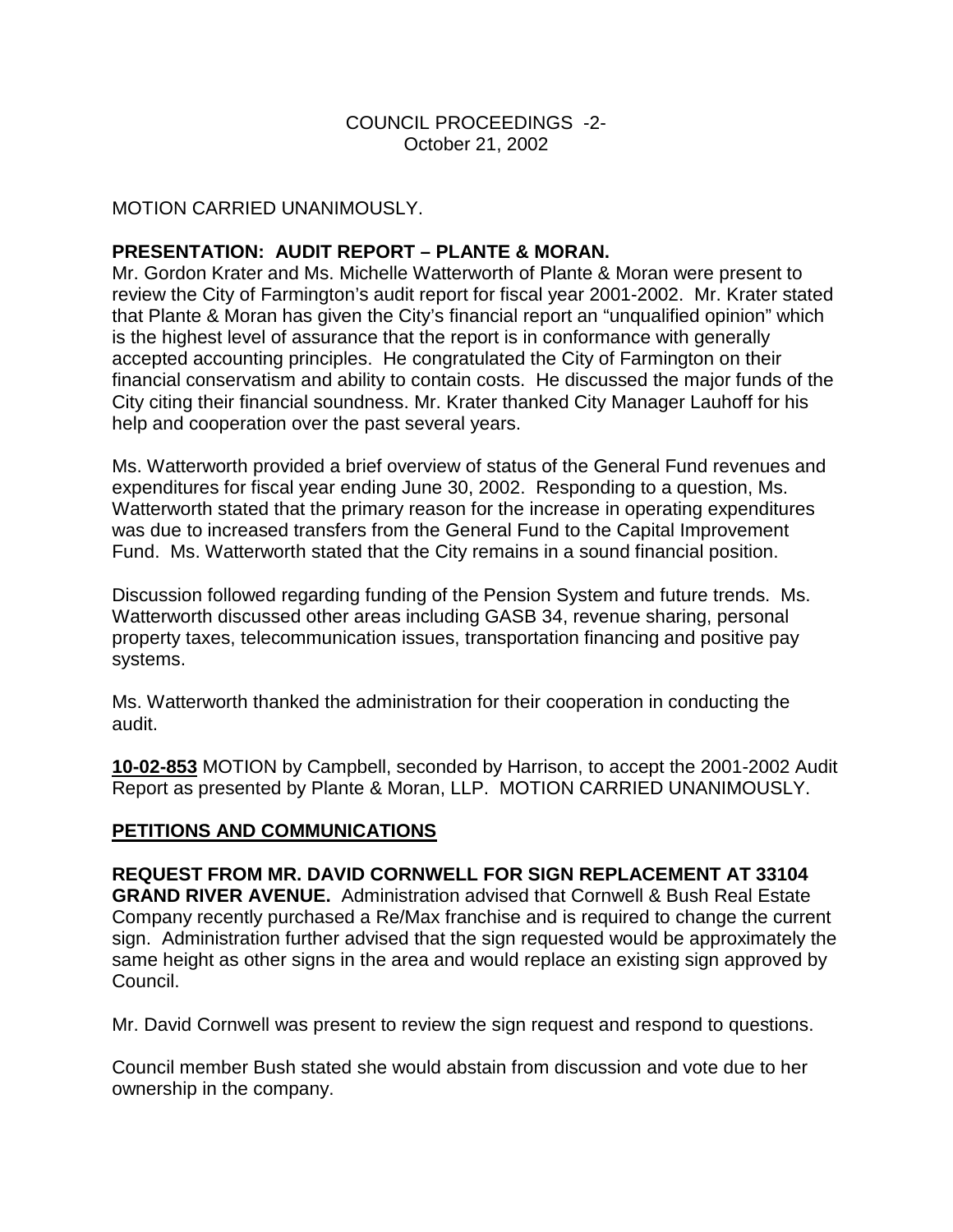#### COUNCIL PROCEEDINGS -3- October 21, 2002

Responding to a question from Council, Mr. Cornwell stated the lighting on the new sign would be the same as the previous one. Mr. Cornwell discussed the dimensions of the proposed sign and its conformity with other signs in the area.

**10-02-854** MOTION by Campbell, seconded by Harrison, to approve a replacement sign measuring approximately 40" x 54", with a total height, including posts, of approximately 90", at 33104 Grand River in the Central Business District under Section 25-13(11). MOTION CARRIED, 4 ayes, 1 abstention (Bush).

## **REPORTS FROM CITY MANAGER**

**CONSIDERATION TO SCHEDULE PUBLIC HEARING FOR REPROGRAMMING OF PRIOR CDBG ALLOCATIONS.** Administration advised that it was in the best interest of the City to request reprogramming of \$33,886 from the 2001-02 and 2002-03 Community Development Block Grant (CDBG) Program Years.

**10-02-855** MOTION by McShane, seconded by Bush, to call a public hearing on November 4, 2002 at 8:00 p.m. for public comment regarding the reprogramming of CDBG funds for the 2001-02 and 2002-03 program years. MOTION CARRIED UNANIMOUSLY.

**CONSIDERATION TO SCHEDULE PUBLIC HEARING ON 2003-2004 COMMUNITY DEVELOPMENT BLOCK GRANT PROGRAM.** Administration recommended Council consider establishing the following development objectives for the Community Development Block Grant (CDBG) 2003-2004 program year: (1) senior services and (2) senior transportation vehicle; and requested that Council call a public hearing as required by the application process.

**10-02-856** MOTION by Campbell, seconded by Harrison, to call a public hearing on November 4, 2002 at 8:00 p.m. for public comment on the proposed 2003-2004 Community Development Block Grant program application. MOTION CARRIED UNANIMOUSLY.

**CONSIDERATION OF EMERGENCY REPAIRS TO THE FARMINGTON SANITARY INTERCEPTOR.** Administration advised that as a result of subsequent videotaping of the sanitary interceptor pipe it was discovered that displacement had occurred that would require excavation and repair to the pipe prior to lining. Administration further advised that the pipe needed to be repaired during dry weather conditions and as a result of this urgent need for repair, the City authorized SBG Construction to complete the work.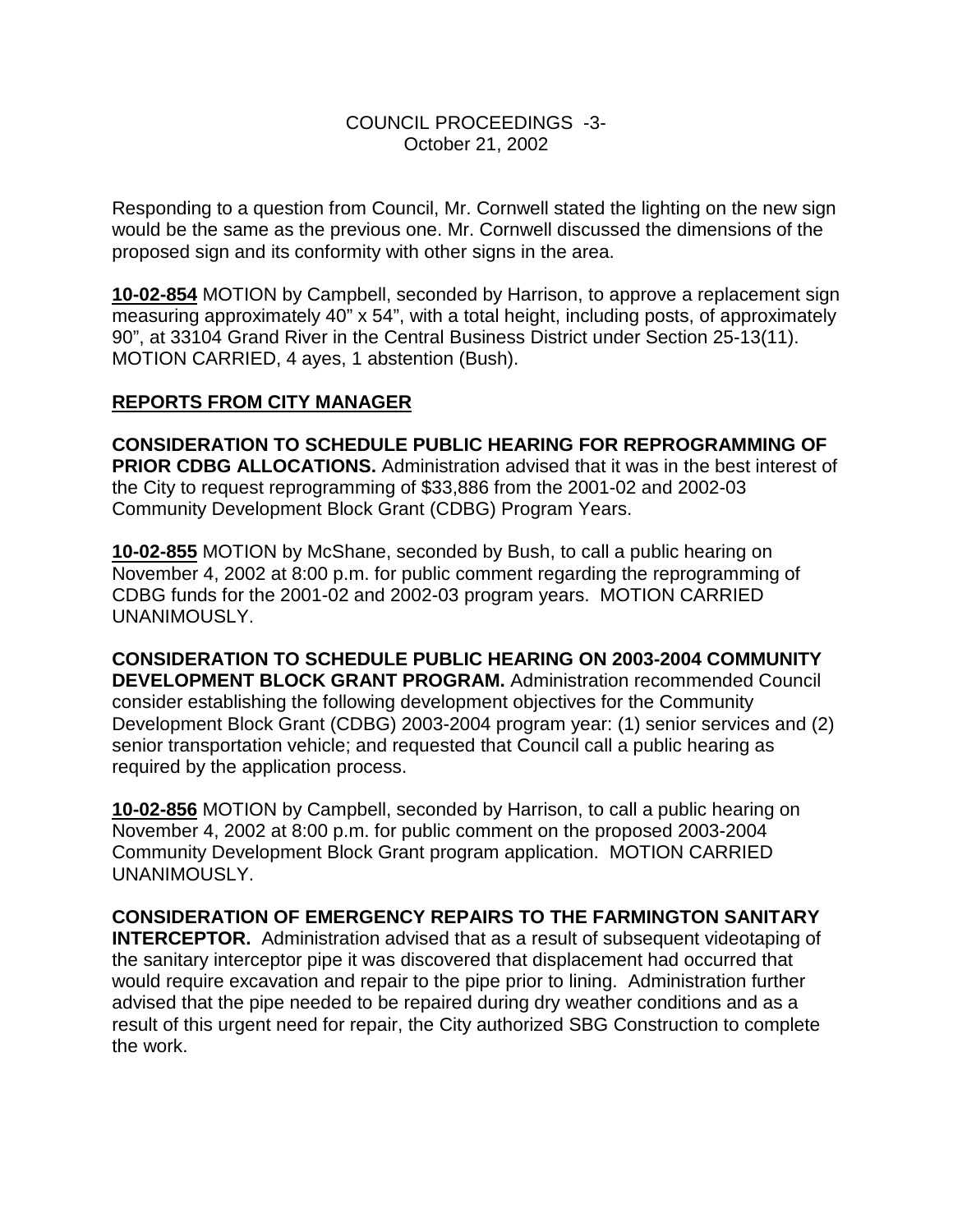#### COUNCIL PROCEEDINGS -4- October 21, 2002

**10-02-857** MOTION by Harrison, seconded by Campbell, to authorize the emergency repair costs to the Farmington sanitary interceptor near Shiawassee and Inkster Road and Shiawassee west of Eight Mile Road in the amount of \$34,666.22 and authorize payment to SBG Construction of Westland, Michigan; funds available from the Water and Sewer Fund and are reimbursable in part from the EPA Grant from the Sewer Interceptor Project.

## **ROLL CALL**

AYES: Campbell, Harrison, McShane, Mitchell, Bush. NAYS: None. ABSENT: None.

MOTION CARRIED UNANIMOUSLY.

**CONSIDERATION OF CONSTRUCTION ESTIMATE NO. 1 FOR THE FARMINGTON INTERCEPTOR SEWER REHABILITATION PROJECT.** City Administration concurred with the City Engineer and Public Services Director and recommended payment of Construction Estimate No. 1 for work performed on the Farmington Interceptor Sewer Rehabilitation Project.

Responding to a question, City Manager Lauhoff stated that Council would be provided with the total cost of the Project in November.

**10-02-858** MOTION by McShane, seconded by Bush, to approve Construction Estimate No. 1 for work performed on the Farmington Interceptor Sewer Rehabilitation Project and authorize payment to Insituform Technologies, USA, Inc. of Lemont, Illinois in the amount of \$639,253.10; funds provided in the City's Water and Sewer Fund and reimburseable from the Federal Environmental Protection Agency grant.

# **ROLL CALL**<br>AYES:

Harrison, McShane, Mitchell, Bush, Campbell. NAYS: None. ABSENT: None.

MOTION CARRIED UNANIMOUSLY.

**CONSIDERATION OF RESOLUTION FOR REIMBURSEMENT FROM THE OAKLAND COUNTY ENVIRONMENTAL INFRASTRUCTURE FUND.** Administration advised that in order to access funds from the Oakland County Environmental Infrastructure Fund for work performed on the Sanitary Interceptor Rehabilitation Project Council would need to adopt a resolution to request reimbursement.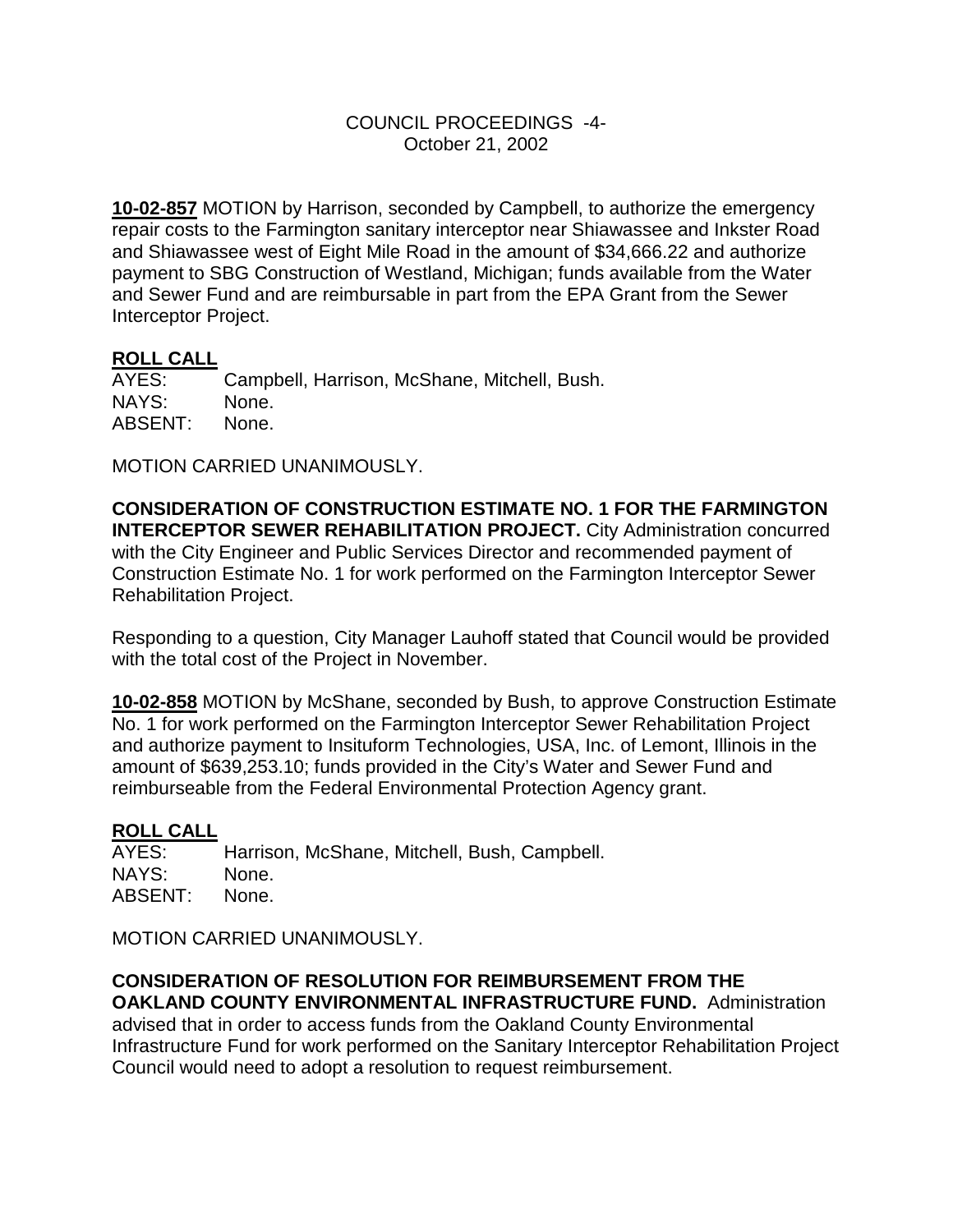**10-02-859** MOTION by Campbell, seconded by Harrison, to adopt a resolution that requests reimbursement from the Oakland County Environmental Infrastructure Fund in the amount of \$151,971.54 for the Sanitary Interceptor Rehabilitation Project. [SEE ATTACHED RESOLUTION].

# **ROLL CALL**

McShane, Mitchell, Bush, Campbell, Harrison. NAYS: None. ABSENT: None.

MOTION CARRIED UNANIMOUSLY.

**CONSIDERATION TO APPROVE JOINT CONTRACT WITH THE CITY OF FARMINGTON HILLS AND MICHIGAN DEPARTMENT OF TRANSPORTATION FOR FARMINGTON ROAD LANDSCAPING.** Administration advised that a Transportation Enhancement grant for an estimated total of \$90,070 was approved for new plantings along Farmington Road from Eight Mile Road to Slocum Street. Administration further advised that the City of Farmington Hills and the City of Farmington would be responsible for costs over the grant amount with Farmington's share at 70% of the total.

**10-02-860** MOTION by Bush, seconded by McShane, to adopt a resolution to approve a contract with the Michigan Department of Transportation and the City of Farmington for the Transportation Enhancement Grant to provide landscaping on Farmington Road from Eight Mile Road to Slocum Street and authorize the City Manager and City Clerk to sign the agreement. [SEE ATTACHED RESOLUTION/CONTRACT].

#### **ROLL CALL**

AYES: Mitchell, Bush, Campbell, Harrison, McShane. NAYS: None. ABSENT: None.

MOTION CARRIED UNANIMOUSLY.

#### **MISCELLANEOUS**

#### **PUBLIC COMMENTS.**

No public comments were heard.

## **COUNCIL COMMENTS AND ANNOUNCEMENTS.**

City Manager Lauhoff informed Council that the new Civic Theatre marquee is currently being manufactured and will be in place by the holidays.